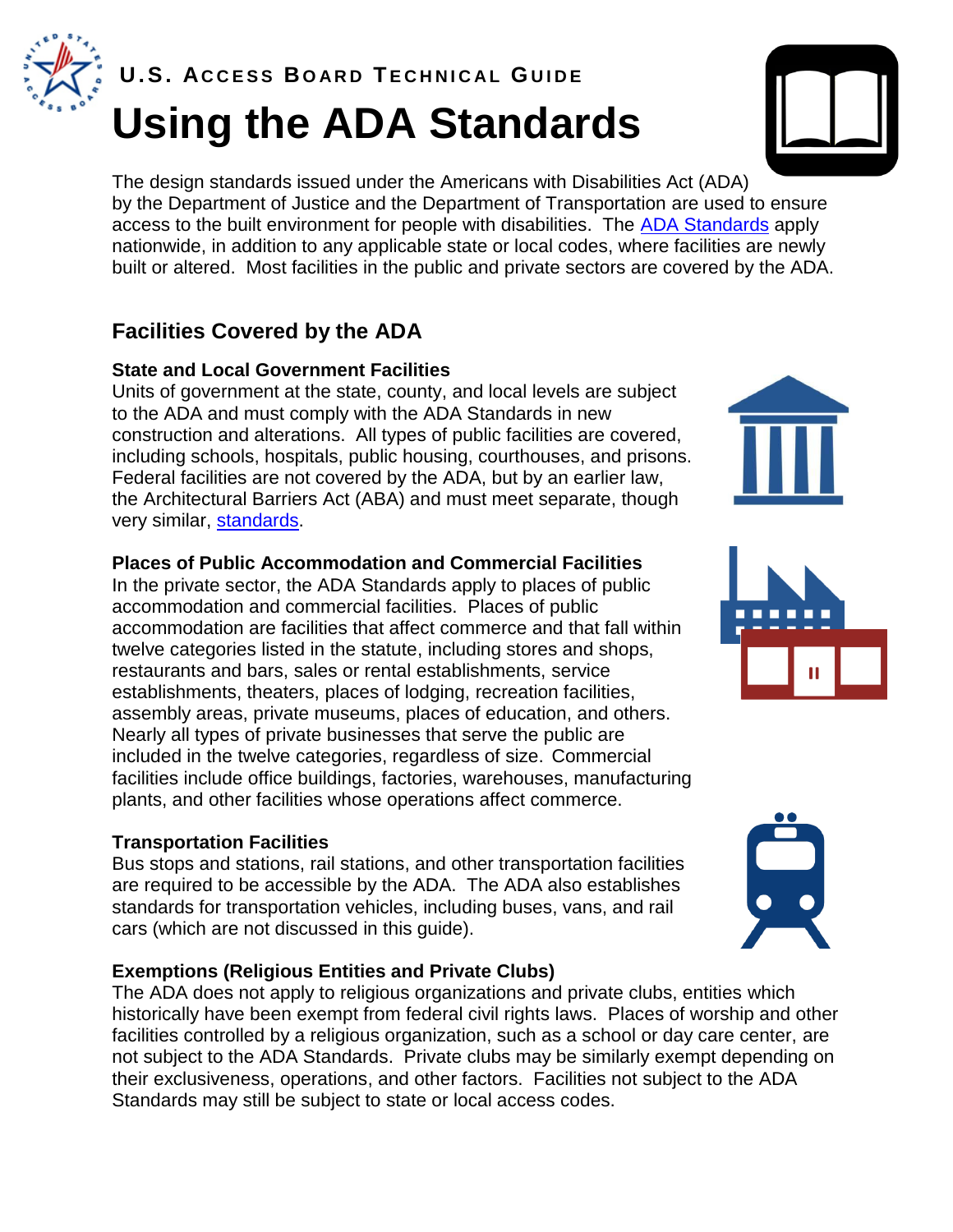#### **ADA Coverage of Housing**

Although private residential housing is not covered by the ADA, government-owned or operated housing and certain privately owned facilities that provide housing are subject to the ADA and its accessibility requirements. Government owned or operated facilities may include public housing, student and faculty housing, employee housing, nursing homes, temporary housing provided in emergencies, and social service facilities, such as homeless shelters and halfway houses.

In the private sector, the ADA's coverage of housing is limited to places of public accommodation, such as social service establishments and housing provided on or behalf a place of education. The ADA does not apply to individually owned or leased housing in the private sector not used as a public accommodation, including single family homes, condominiums, or apartments. (Many types of multi-family housing in the private and public sectors are subject to the design requirements of the Fair Housing Act.) Places of public accommodation located in residential buildings, such as rental and sales offices, commercial spaces, and hotel accommodations, are covered by the ADA Standards.



*Information on the Fair Housing Act is available from the Department of Housing and Urban Development at [www.hud.gov](http://www.hud.gov/) or [www.fairhousingfirst.org,](http://www.fairhousingfirst.org/) (888) 341-7781 (V/TTY).*

## **ADA Regulations**

Regulations issued by DOJ and DOT to implement the ADA provide important information and instructions on using the ADA Standards. The regulations define the types of facilities covered, set effective dates, and provide additional detail on certain provisions in the standards. They also address existing facilities and topics beyond building design, including access to programs, services, and communication and provision of auxiliary aids and services.

#### **DOJ's ADA Regulations**

DOJ regulations issued under title II of the ADA apply to programs, activities, and services of state and local governments. DOJ's title III regulations apply to public accommodations and commercial facilities. Both regulations contain general nondiscrimination provisions and address access to programs and services, effective communication, auxiliary aids and services, and reasonable modifications of policies, practices, and procedures. Under the title II regulation, state and local

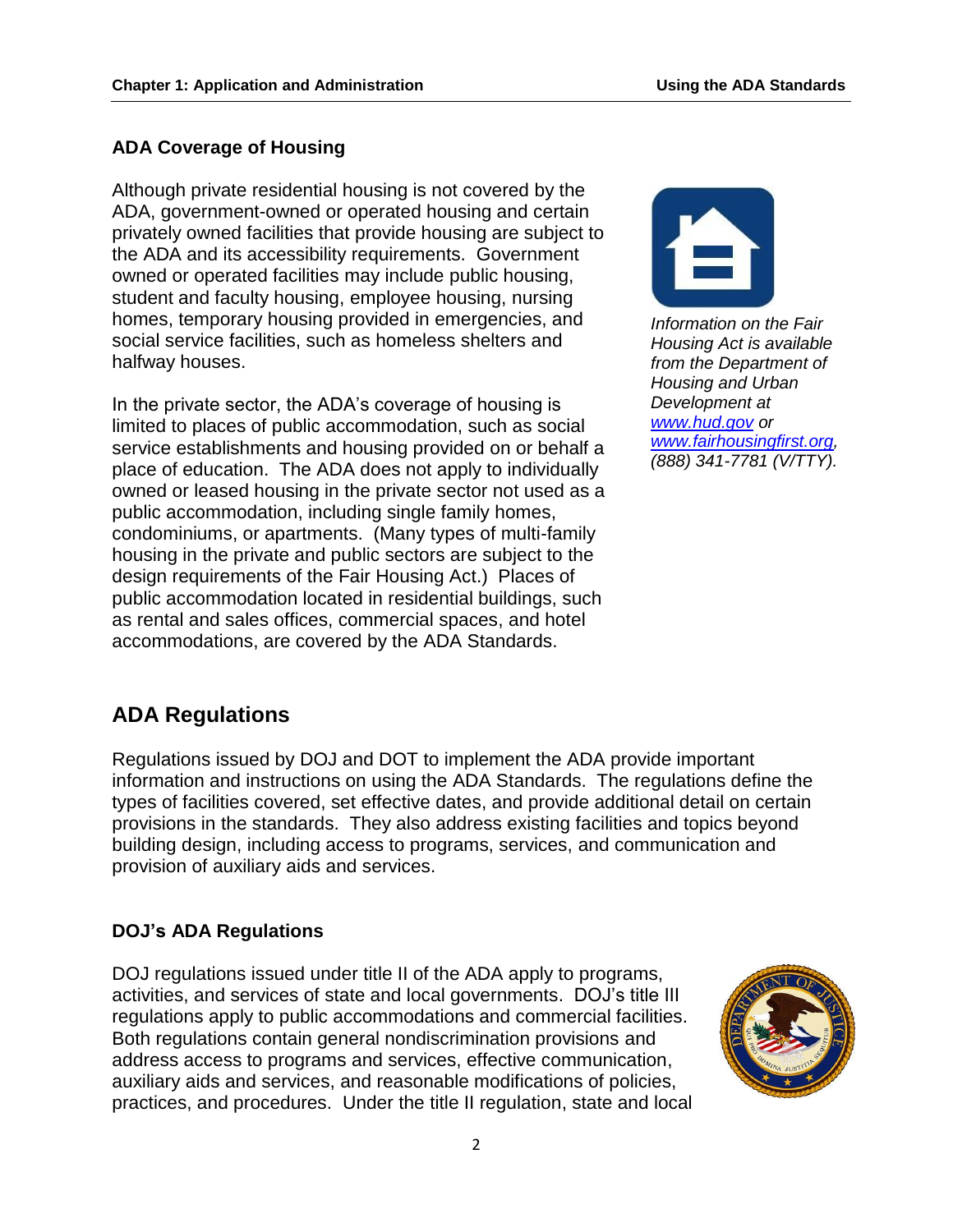governments must provide program accessibility in existing facilities, and the under the title III regulation public accommodations must remove architectural barriers in existing facilities where it is "readily achievable." In addition, both regulations specify the accessibility standards applicable to new construction and alterations, and to the provision of program access or barrier removal.



*Title II Regulation for State and Local Governments*  28 CFR Part 35 Available at [www.ada.gov](http://www.ada.gov/regs2010/ADAregs2010.htm)

*Title III Regulation for Places of Public Accommodation and Commercial Facilities*  28 CFR Part 36 Available at [www.ada.gov](http://www.ada.gov/regs2010/ADAregs2010.htm)

#### **DOT's ADA Regulations**

DOT's ADA regulations implement the transportation and related provisions of titles II and III of the ADA. They apply to any public entity  $\frac{e^{4N^2}}{N}$  and the ADA. They apply to any public entity  $\frac{e^{4N^2}}{N}$ that provides public transportation or intercity or commuter rail transportation, as well as to any private entity that provides public transportation or that is not primarily engaged in the business of transporting people but operates a demand responsive or fixed route transportation, as well as to any private entity that provided particles are transportation or that is not primarily engaged in the business of<br>transportation or that is not primarily engaged in the business of<br>system. Th requirements associated with the provision of transportation services.





*DOT Regulation for Transportation Services*  49 CFR Part 37 Available at [www.fta.dot.gov](http://www.fta.dot.gov/)

## **ADA Accessibility Standards**

Both DOJ's and DOT's ADA Standards are based on minimum accessibility guidelines adopted by the Access Board in 2004, known as the ADA Accessibility Guidelines. As a result, these two sets of standards are very similar for the most part. However, each contains additional requirements that are specific to the facilities covered by the respective agencies.



*DOJ's and DOT's ADA Standards are based on the Board's ADA Accessibility Guidelines (2004).*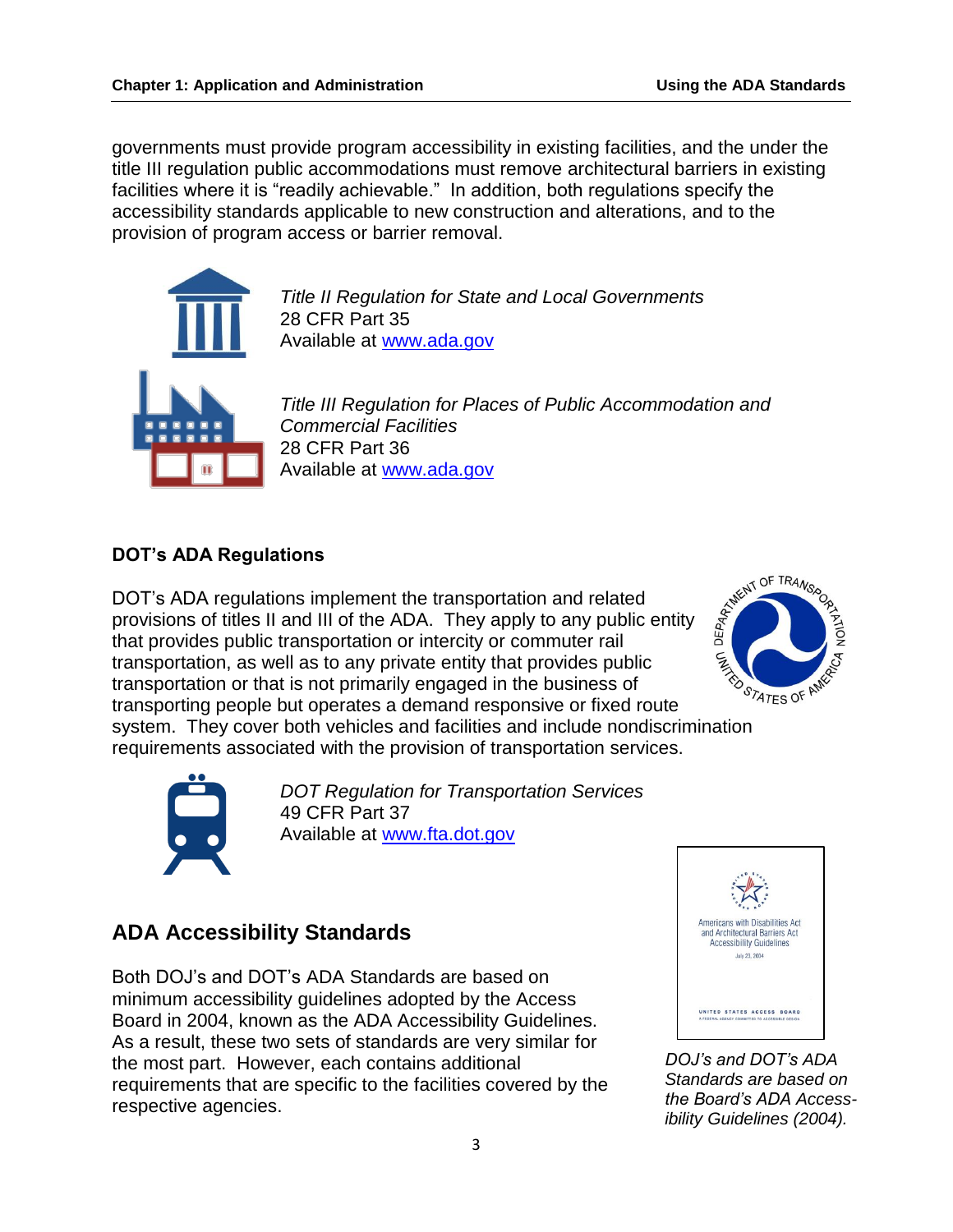#### **DOJ's 2010 ADA Standards for Accessible Design**

DOJ's 2010 ADA Standards for Accessible Design became effective March 15, 2012 and apply to all facilities covered by the ADA except public transit facilities. This includes state and local government facilities subject to title II and places of public accommodation and commercial facilities under title III.

As implemented under title II, the 2010 Standards consist of the regulatory provisions in 28 CFR §35.151 and appropriate sections of the Access Board's 2004 ADA Accessibility Guidelines (36 CFR part 1191, appendices B and D).

For title III of the ADA, the 2010 Standards consist of both the regulatory provisions in 28 CFR part 36, subpart D, and appropriate sections of the Access Board's 2004 ADA Accessibility Guidelines (36 CFR part 1191, appendices B and D).



*DOJ's 2010 ADA Standards are available on DOJ's ADA website at [www.ada.gov.](http://www.ada.gov/)*

DOJ's 2010 Standards include provisions not included in DOT's standards that supplement or modify requirements related to scoping for:

- assembly areas (§221)
- medical care facilities (§223)
- transient lodging, including housing at places of education (§224)
- detention and correctional facilities (§232)
- social service establishments (§233)
- housing provided by state or local governments for sale to individual owners (§233).

#### **DOT's ADA Standards (2006)**

DOT's ADA Standards apply to facilities used by state and local governments to provide designated public transportation and to commuter and intercity rail stations. The current edition of the standards applies to new construction and alterations undertaken after November 29, 2006. These standards are very similar to DOJ's 2010 Standards but include unique provisions concerning:

- accessible route location (§206.3)
- detectable warnings on curb ramps (§406.8)
- bus boarding and alighting areas (§810.2.2)
- rail station platform  $(\$810.5.3)$ .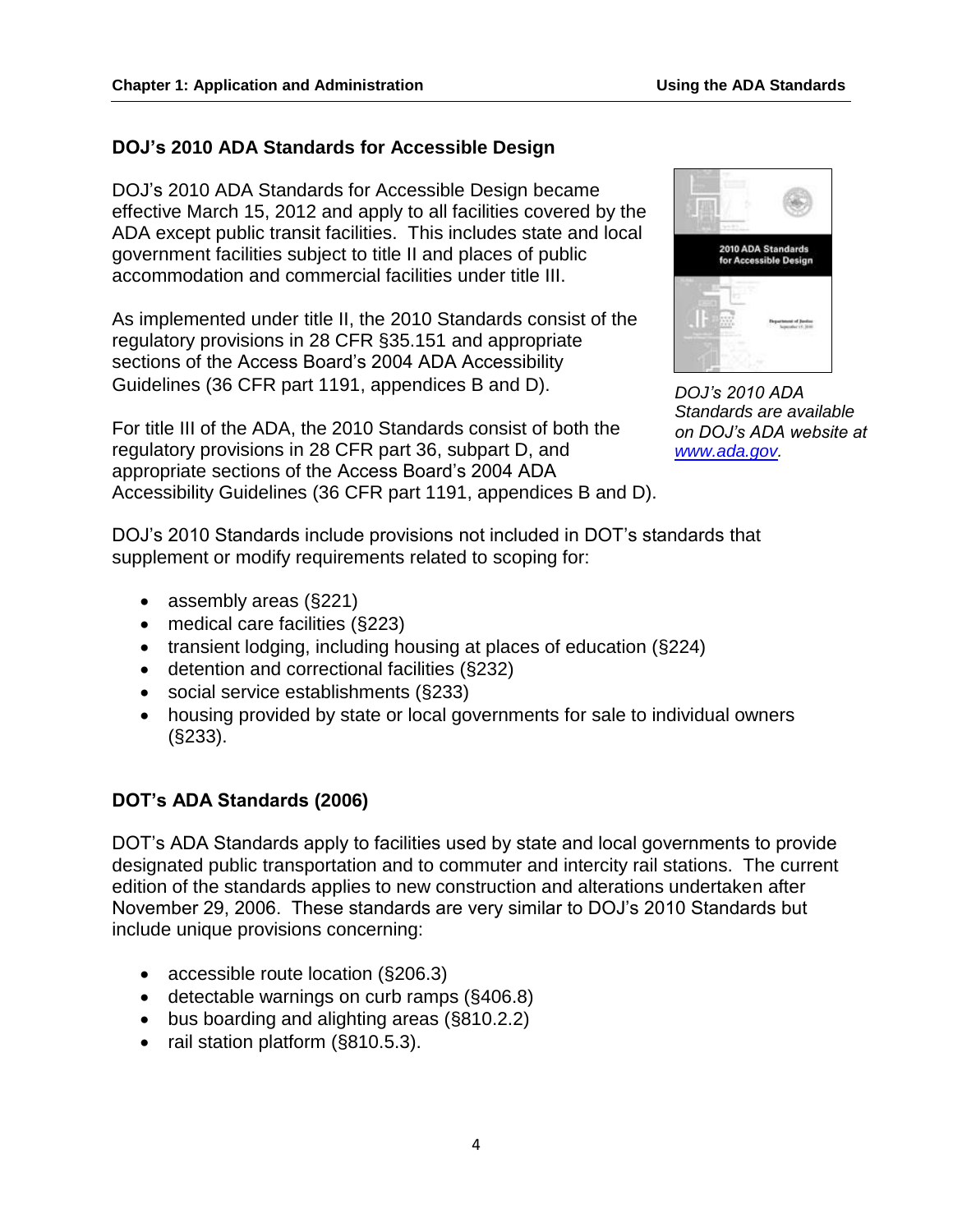#### **How the ADA Standards are Enforced**

DOJ's and DOT's ADA Standards are not a building code, nor are they enforced like one. They constitute design and construction requirements issued under a civil rights law. The ADA's mandates, including the accessibility standards, are enforced through investigations of complaints filed with federal agencies, or through litigation brought by private individuals or the federal government. There is no plan review or permitting process under the ADA. Nor are building departments required or authorized by the ADA to enforce the ADA Standards (some building departments even include a disclaimer on their plan checks indicating that ADA compliance is not part of their approval process). Entities covered by the law ultimately are responsible for ensuring compliance with the ADA Standards in new construction and alterations.

#### **State and Local Access Codes**

Building design and construction, including safety and accessibility, is largely regulated and enforced by states and local jurisdictions. The ADA does not intrude upon the authority these governmental entities have traditionally exercised over the built environment. Most states and many local jurisdictions have laws or ordinances that address access to the built environment. Several states have their own accessibility codes, while others have implemented requirements based on those of the ADA or adopted access provisions contained in model building codes. The ADA Standards apply nationally *in addition to* any applicable state or local access requirements or codes. An occupancy permit issued by a local jurisdiction (or a building inspection) does not ensure ADA compliance. Although local building departments sometimes can waive building code requirements, a local waiver does not affect the entity's obligation to comply with the ADA Standards.

#### **State or Local Code Certification**

The ADA sets up a voluntary process through which a state code can be certified by DOJ as meeting or exceeding the ADA Standards that apply to public accommodations and commercial facilities. Certification facilitates compliance by ensuring that state and local code requirements are consistent with the ADA accessible design requirements. This process, in effect, integrates the requirements for accessible design under the ADA into state or local code enforcement processes. Under a certified code, design errors are more likely to be caught and remedied before construction. Also, having a DOJ-certified code offers rebuttable evidence of



compliance with title III of the ADA in response to a legal challenge under the law concerning accessible facility construction. Information on ADA state code certification is available from DOJ and its website at [www.ada.gov/certcode.htm.](http://www.ada.gov/certcode.htm) DOT does not certify codes as compliant with its ADA Standards for transportation facilities.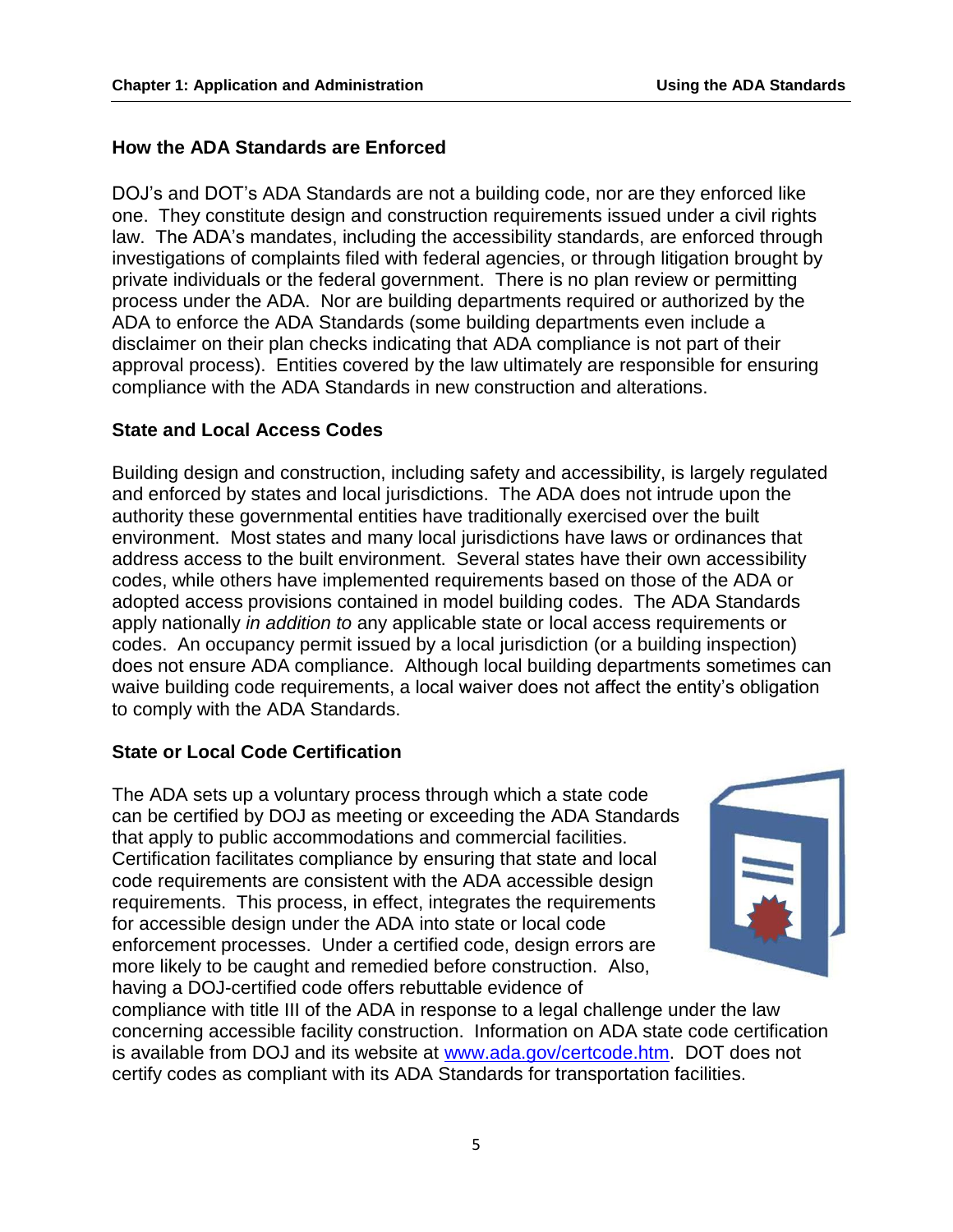#### **Model Building Codes and Industry Standards**

The Access Board's 2004 ADA Accessibility Guidelines, upon which the current ADA Standards are based, have been harmonized to a significant extent with industry standards and model building codes, including the International Building Code (IBC). The IBC contains application and scoping provisions for accessibility (in chapters 10, 11 and 34) that correspond to those in the ADA guidelines (chapters 1 and 2). For technical provisions, the IBC references a consensus standard developed through the American National Standards Institute (the ANSI A117.1 standard), which is highly consistent with the technical chapters (3-10) of the ADA guidelines. There are some substantive



differences. For example, unlike the ADA guidelines, the ANSI standards require an additional vertical grab bar at water closets, transfer shower stalls, and tubs. Detailed comparisons between the 2004 ADA guidelines and the IBC/ANSI standard are available on the Access Board's website at [www.access-board.gov](http://www.access-board.gov/) and the International Code Council's website at [www.iccsafe.org.](http://www.iccsafe.org/)

The ADA Standards also reference several industry standards, including the American Society of Mechanical Engineers (ASME) elevator safety code and the National Fire Protection Association (NFPA) 72 Fire Alarm Code. In addition, the ADA Standards reference provisions in the IBC covering accessible means of egress.

## **Chapter 1: Application and Administration**

## **Purpose [§101]**

The ADA Standards apply to new construction, alterations, and additions. While the scoping and technical requirements for new construction also apply to alterations and additions, provisions and exceptions specific to alterations or additions are provided throughout the document.

#### **Furnishings and Equipment**

The DOJ and DOT ADA Standards, like most building requirements and codes, apply to those elements that are fixed or built-in. Moveable elements and furnishings are generally not addressed or covered by the ADA Standards. DOJ's ADA regulations include requirements that may impact non-fixed elements, such as providing accessible medical equipment, including examination tables and chairs, to provide persons with disabilities effective access to health services. In addition, placement of non-fixed elements can affect the accessibility of an area by encroaching into accessible routes and clearances.

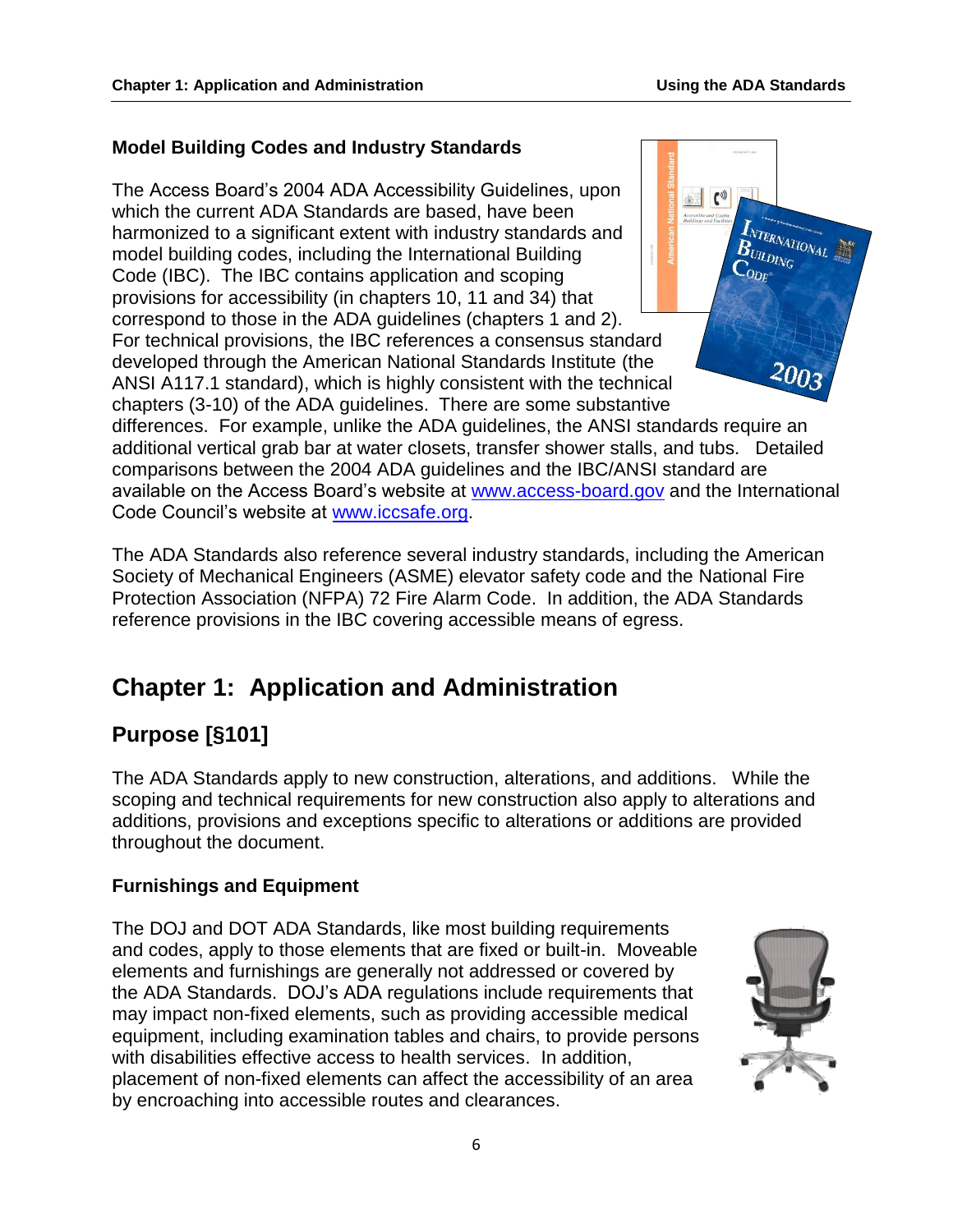*Recommendation:* Design spaces so that planned furnishings and moveable elements are accommodated without encroaching into accessible routes and clearances. It is also helpful to consider relevant requirements in the standards when specifying or acquiring moveable furnishings, such as tables, systems furniture, and vending machines to ensure their usability.

Unless specifically permitted, access features required by the ADA Standards must be fixed or built-in even though portable alternatives may be available. This includes requirements for assistive listening systems, visual alarms, shower seats, ramps, and platform lifts. (In removing barriers to existing places of public accommodation, portable solutions may be permitted in some cases where permanent solutions are not readily achievable).

#### **Maintenance of Accessible Features**

The ADA Standards address the design, but not the maintenance, of building elements and features. However, it is important that accessible features be properly maintained in working order. DOJ's and DOT's regulations require that features of facilities and equipment required to be accessible be maintained in operable working condition, except for isolated or temporary interruptions in service due to maintenance or repairs.

## **Dimensions for Adults and Children [§102]**

The ADA Standards provide technical specifications for building elements designed specifically for use by children 12 and younger. These provisions address access for children to:

- drinking fountains (§602)
- water closets and toilet compartments (§604)
- lavatories and sinks (§606) and
- dining and work surfaces (§902).

The ADA Standards also include requirements for play areas (§240 and §1008) and recommendations (advisory notes) with respect to children's reach ranges (§301.1) and ramp handrails used primarily by children (§505.4).

The ADA Standards do not specify where or when elements are to be designed or constructed for use primarily by children. This determination is left to other building requirements or regulations, good practice, client preference, or other factors. The provisions covering elements designed for children's use (other than those addressing play areas)

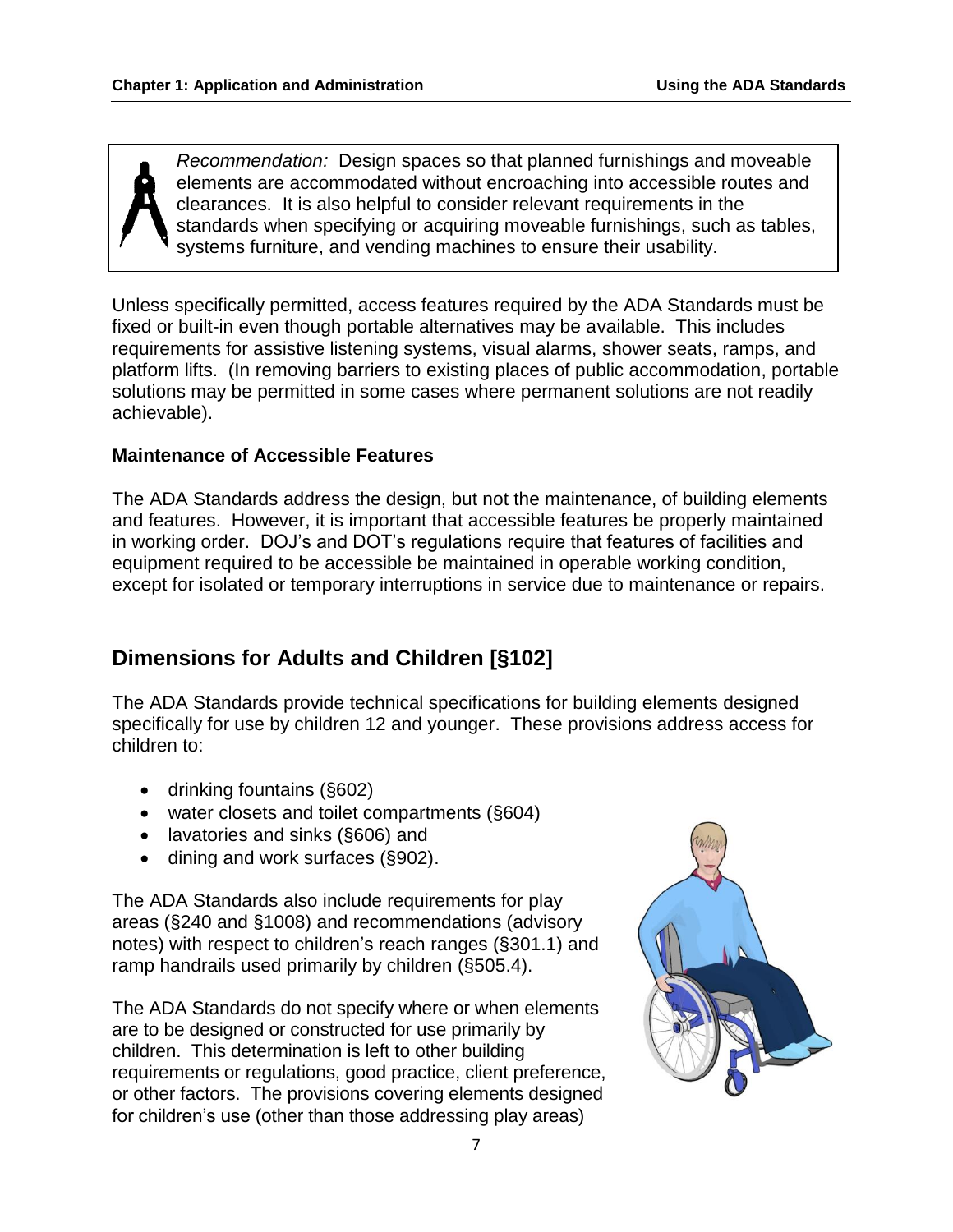are structured as exceptions to specifications based on adult dimensions. Once the decision is made to design certain elements based on children's dimensions and to use the exceptions, the alternate specifications provided in the ADA Standards must be followed. The ADA Standards do not require provision of additional accessible elements in order to separately accommodate both children and adults, although doing so may be advisable in mixed use spaces. For example, in some restrooms at facilities such as schools and children's museums, it may be a good idea to provide a wheelchair accessible toilet compartment for use by adults and another for use by children.

## **Equivalent Facilitation [§103]**

The ADA Standards allow alternatives to specified requirements that provide substantially equivalent or greater accessibility and usability as an "equivalent facilitation." The question of whether an alternative solution is "equivalent" involves considerations as to whether it is just as, if not more, effective in terms of accessibility, usability, convenience, and reliability for people with disabilities. For example, the ADA Standards specify permanent or built-in features for independent access. Unless otherwise specified, alternatives involving temporary or portable solutions or requiring assistance from others are not generally deemed equivalent to the required minimum level of access.

The provision of equivalent facilitation is intended to accommodate good faith innovations and technological advances not anticipated by the ADA Standards. It is not to be used as a means to resolve oversights in design or construction. Understanding the rationale for certain specifications is often helpful in determining whether an alternative is equivalent. For example, transfer shower stalls are required to be 36 inches by 36 inches absolute so that grab bars remain within reach from the seat. A wider transfer shower stall would not qualify as "equivalent facilitation" because it would make the grab bars less usable from the seat and less accessible to individuals with disabilities.

DOT's ADA regulations (§37.9) detail the process, procedures and requirements for seeking a determination of equivalent facilitation for a public transportation facility subject to DOT's ADA Standards. No departures from specific provisions of the DOT standards can be made without a determination issued by the Administrator of the relevant operating administration (e.g., the Federal Transit Administration, the Federal Railroad Administration, or the Federal Highway Administration) with the concurrence of the Assistant Secretary for Transportation Policy. Requests for official determinations of equivalent facilitation should be directed to the Federal Transit Administration.

DOJ's ADA regulations do not establish a process for approving or certifying equivalent facilitation alternatives to requirements of DOJ's ADA Standards. In the case of DOJ's ADA Standards, the responsibility for demonstrating equivalent facilitation in the event of a legal challenge or complaint rests with the covered entity. In pursuing equivalent facilitation alternatives under DOJ's ADA regulations, it is good practice to: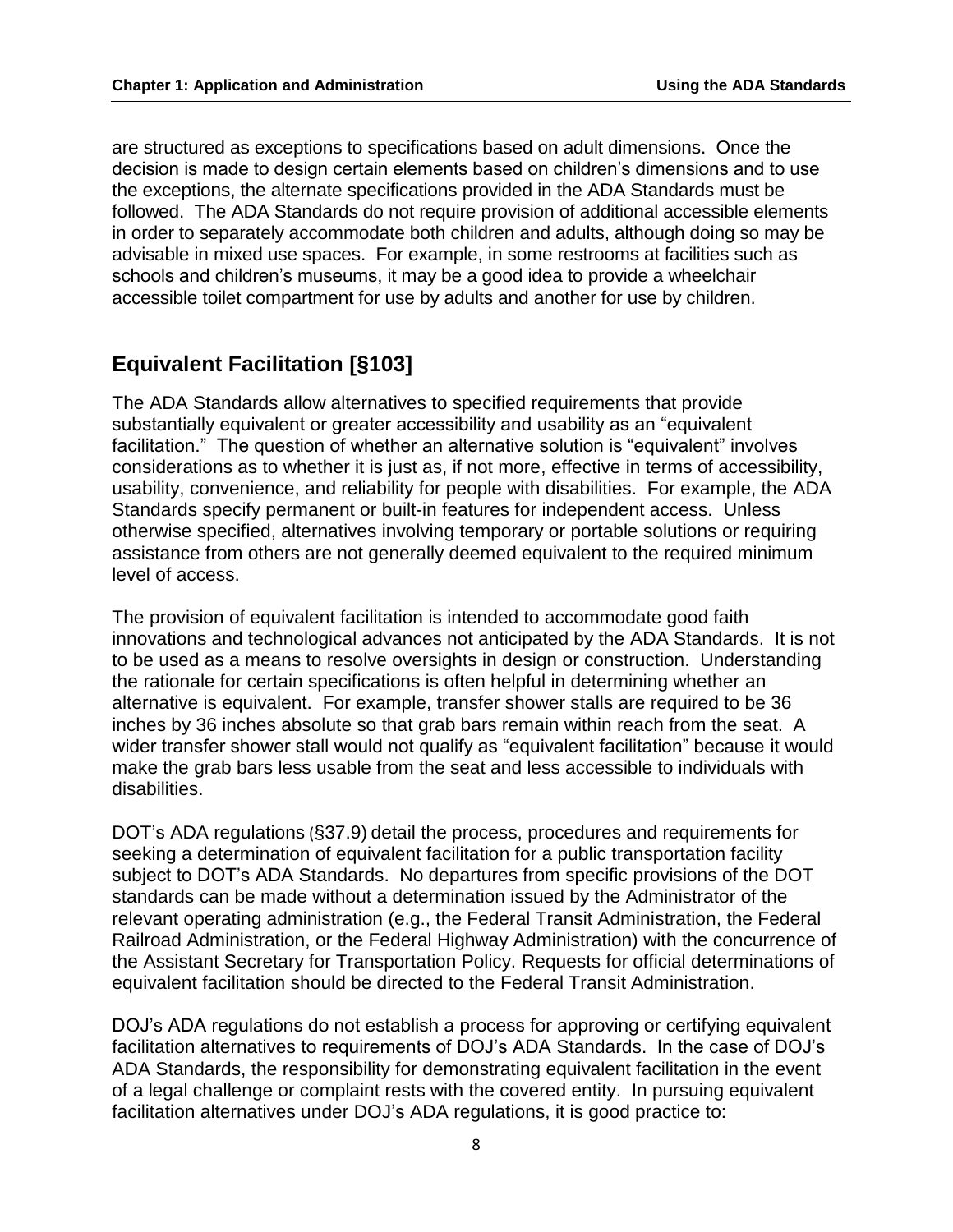- base decisions on sound independent research and reliable data
- involve disability groups and individuals with a variety of disabilities in the process
- document the effort thoroughly, including information and feedback from consulted sources

## **Conventions [§104]**

Most dimensions in the ADA Standards are specified as a minimum, maximum, or as a range. In a few areas, absolute dimensions are specified.

#### **Construction and Manufacturing Tolerances**

A tolerance is an unintended, but permitted (i.e., "tolerated"), variation from a specified dimension resulting from the process of construction or manufacture. The ADA Standards recognize conventional industry tolerances for dimensions not expressed as a range. This applies to field work, not design work. Tolerances necessary for a particular manufacturing process are also permitted. Information on specific tolerances may be available from industry and trade organizations, code groups and building officials, and published references.

Many dimensions in the ADA Standards are expressed as a range instead of an absolute so that designers can allow some room for minor deviations in construction or manufacturing. Tolerances do not apply to dimensions specified as a range.

#### **Calculation of Percentages**

Some provisions in the ADA Standards specify a minimum number of elements or spaces as a minimum percentage or proportion. Rounding up to the next greater whole number is required where fractions or remainders occur. For example, if the standards require access to at least 5% of an element and a total of 25 are provided, at least 2 must be accessible (rounding up from 1.25).

*to 2").*



*Construction or manufacturing tolerances are permitted for the required clearance at grab bars since this is an absolute dimension (1½ inch), but they are not permitted for the grab bar diameter because a range is specified (1¼"* 

#### **Grab Bar Diameter and Clearance**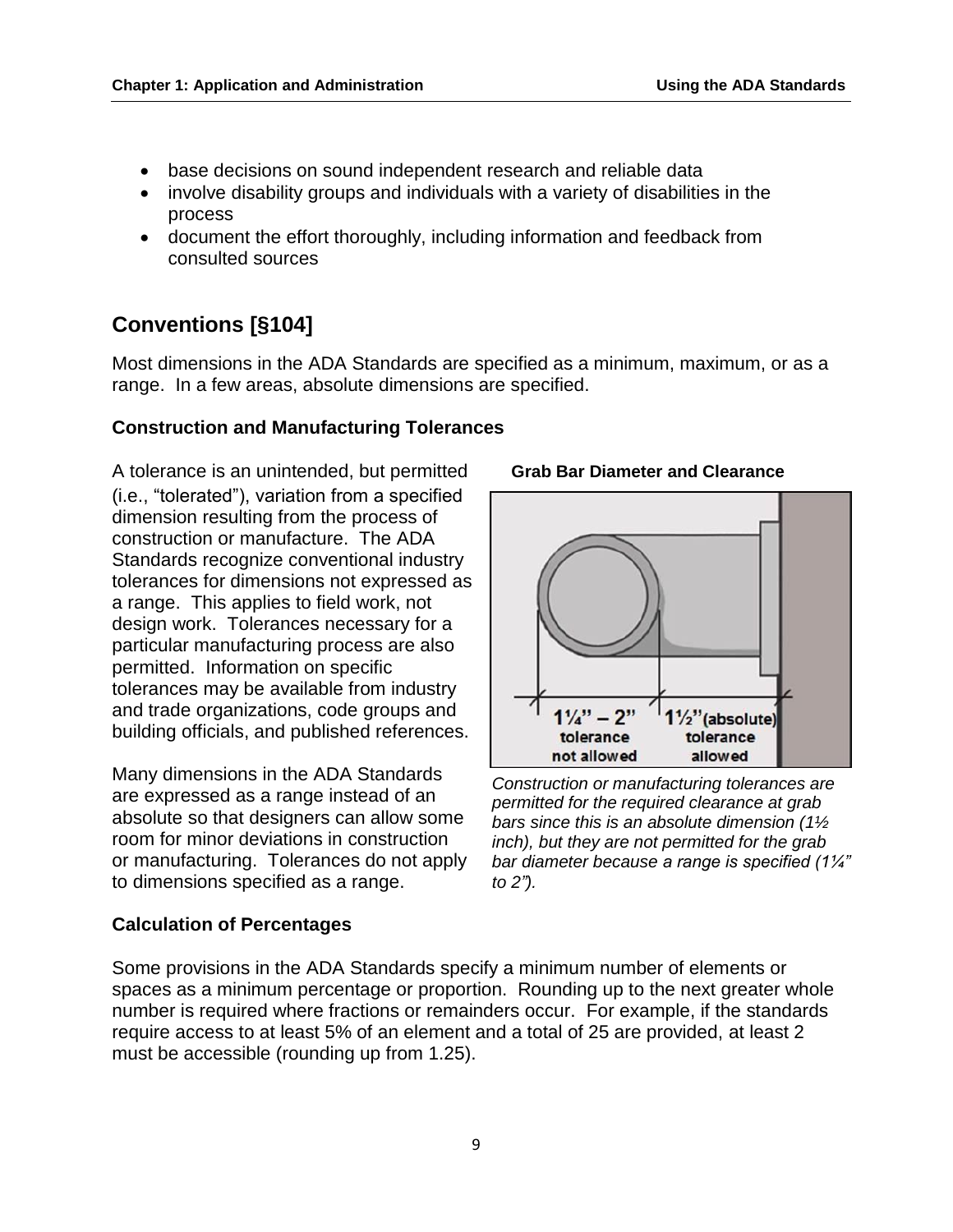In the case of specifications for dimensions or sizes that involve percentages or ratios, rounding down for values less than one half is allowed.

*Recommendation:* Dimensions expressed as a range are intended to accommodate deviations in the field. It is good practice to specify accordingly. For example, for the location of wheelchair accessible water closets (16" – 18" centerline from side walls or partitions), specifying to the midpoint of the range (17") will accommodate any construction variations up to 1" plus or minus. For dimensions not expressed as an absolute ("X maximum" or "Y minimum"), specify in a manner that accommodates the expected tolerance *within* the required dimensions by subtracting the tolerance from the required maximum or adding it to the required minimum.

#### **Figures in the Standards**

Figures in the ADA Standards are provided only for informational purposes to illustrate dimensions and requirements contained in the text. They do not establish enforceable requirements unless specifically stated otherwise.

## **Referenced Standards [§105]**

The ADA Standards reference industry standards for certain elements, including automated doors (ANSI/BHMA standards), means of egress (IBC), fire alarms (NFPA National Fire Alarm Code), elevators and platform lifts (ASME Safety Code), and play surfaces (ASTM standards).

The specific editions of these documents referenced by the ADA Standards must be followed. Use of a more recent edition of a referenced standard is not recognized until DOJ and DOT update their standards to reference that edition. Compliance with a later edition may be possible under the provision for "equivalent facilitation" if it is comparable to, or provides greater accessibility than, the editions currently referenced by the ADA Standards.

## **Definitions [§106]**

Many important terms used in the ADA Standards are defined in section 106. DOJ's and DOT's regulations also include definitions that are relevant to use of the ADA Standards. For example, DOJ's regulations define entities covered by the ADA, such as "places of public accommodation," or that are exempt from the ADA, such as "religious entities."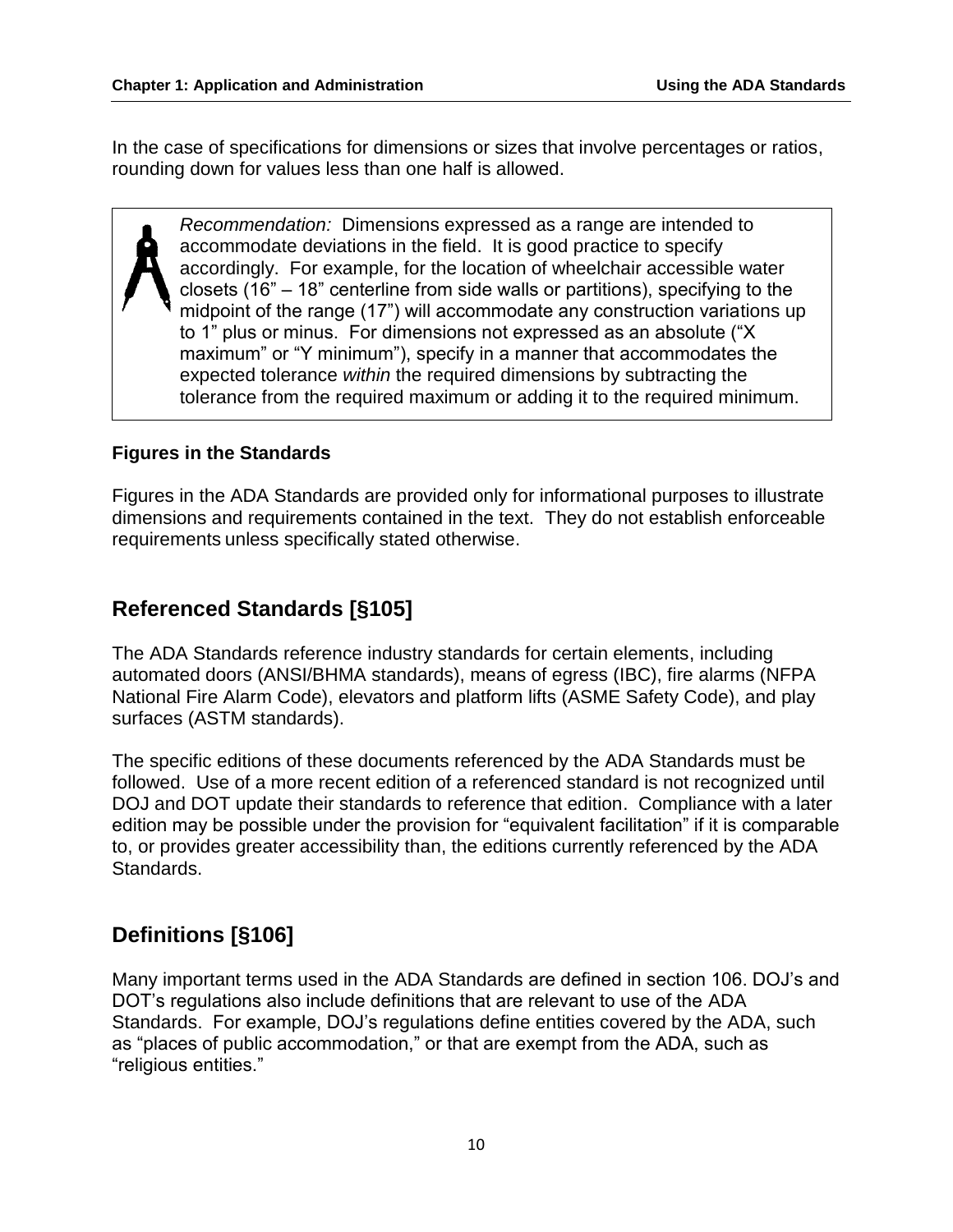Defined terms in referenced standards govern when those terms are not defined in either the ADA Standards or regulations. Section 106.3 of the ADA Standards provides that terms not specifically defined in section 106.5, in regulations issued by either DOJ or DOT, or in referenced standards, shall be defined by collegiate dictionaries in the sense that the context implies.

## **Common Questions**



#### *How are the ADA Standards developed?*

The ADA charges the Access Board with the responsibility of developing guidelines for accessible design that are intended to serve as the basis for mandatory and enforceable ADA Standards adopted by DOJ and DOT. The ADA Standards and the Board's guidelines are developed and adopted using the procedures that apply to the federal rulemaking process. Under this process, agencies publish proposed language in the *Federal Register*, and then provide the public with the opportunity to provide input during a specified comment period. Often, agencies also hold public hearings during the comment period. Prior to publication of the final rule, agencies must review the public comments they have received. They also must assess the costs and benefits of the new guidelines or standards on the public, including their impact on small businesses. The same process must be followed for changes and updates to the guidelines and standards.

#### *Do the ADA Standards override state or local requirements?*

No, both the ADA Standards and all applicable state and local requirements must be satisfied. Where there is a difference, the standard that provides greater accessibility must be followed.

*If a state or local authority interprets an accessibility requirement differently than how a comparable requirement in the ADA Standards is interpreted under the ADA (or waives that requirement completely), does this have any bearing on ADA compliance?*

No. While state or local authorities may interpret or waive their own state or local accessibility codes as they see fit, those decisions have no effect on the obligation to comply with requirements of the applicable ADA Standards. Covered entities are still required to design, construct or alter their facilities in compliance with the ADA Standards even where comparable requirements in a state or local code are interpreted or applied differently or are waived altogether by the appropriate state or local official.

*Is there an official review and approval process under the ADA for alternatives pursued as an "equivalent facilitation"?*